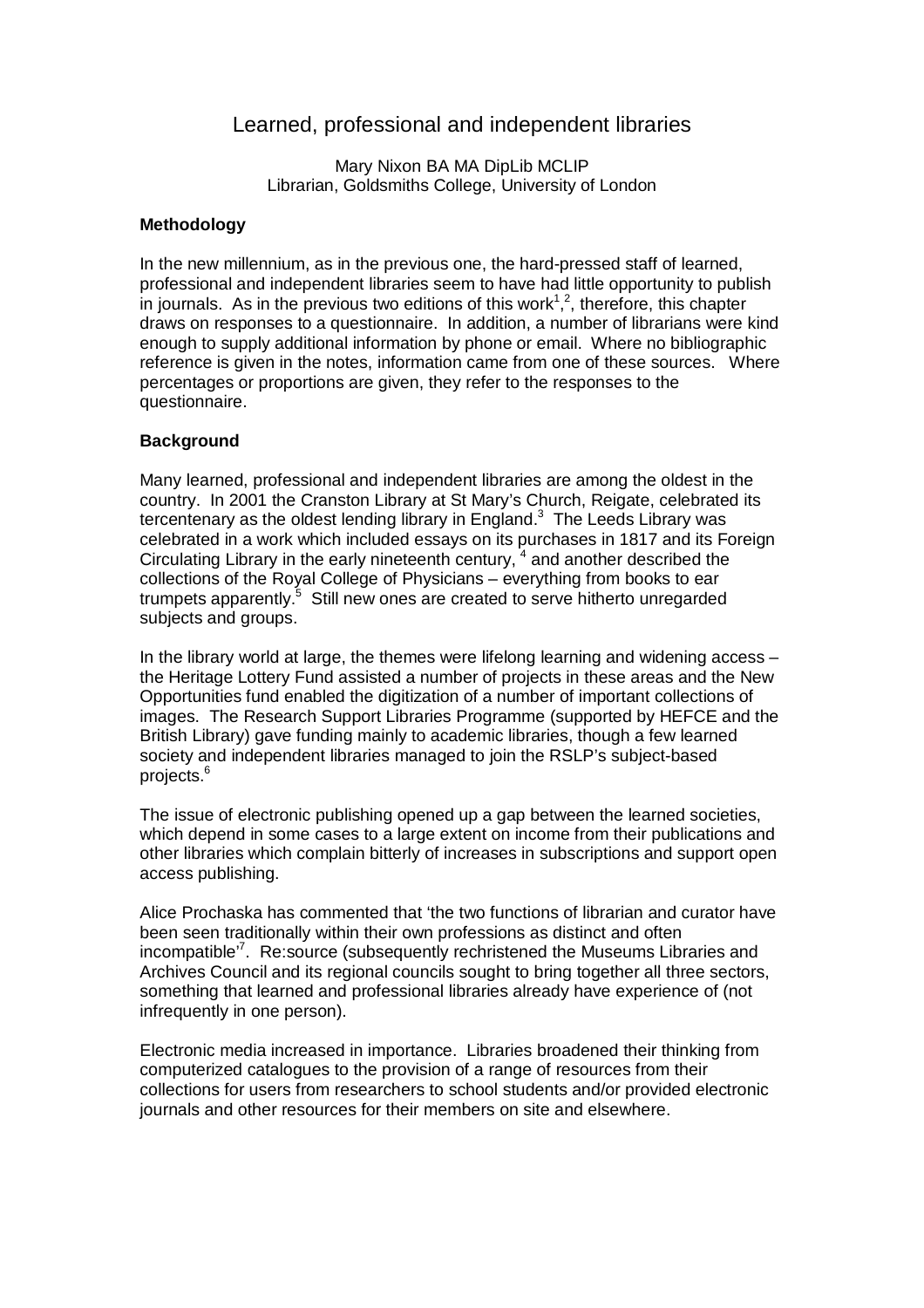Conservation seems to have loomed less large than it did in the previous decade, but a number of libraries had taken advantage of the National Preservation Office's preservation assessment visits to take stock of the state of their collections.<sup>8</sup>

## **Activities**

Nearly half the libraries surveyed had taken on extra responsibilities in the period 2001-5. Some of these were extensions of library work; the Advocates Library, for example, were employing a rare books cataloguer to catalogue the Abbotsford Library and other pre-1801 imprints. The Médiathèque of the Institut Français added story telling and reading groups to its repertoire.

At the Institution of Electrical Engineers, the Library and Archives were merged, with the loss of two posts, while at the Royal College of Obstetricians and Gynaecologists, the department grew to cover not just the library but archives, records management and web site. The British Geological Survey Library commented laconically that 'We had an archivist for 8 months who left so Library looking after archives again'.

New legislation has produced yet more opportunities for diversification, with responsibility for data protection and/or freedom of information being added to the work load of some libraries. The Chartered Institute of Information and Library Serviceundertakes tasks such as copyright checking, data protection, proof reading and sitting on an editorial board. Records management fell to the Institute of Actuaries, the Zoological Society and the Royal Society Libraries. The Library and Information Service of the Institute of Chartered Accountants in England and Wales (ICAEW) was responsible for the Institute's web site. At the Royal College of Nursing, the Library built on its success in developing an institutional information strategy in 1999 to take the lead in the institutional communications strategy. $9$  The National Library for the Blind organised more external events and found themselves training public library staff to provide better services for visually impaired people.

Almost alone among respondents, the Library of the Royal College of Surgeons of Edinburgh, had shed one of its responsibilities – for IT.

# **Arrivals, departures, changes and moves**

The foundation of libraries by private benefactors has a long and honourable tradition. When Chawton House (once owned by Jane Austen's brother Edward) came onto the market, Sandy Lerner, co-founder of Cisco Systems and a Jane Austen enthusiast, acquired the lease, restored it and made it the home of a Library and Centre for Early English Women's Writing. Opened in 2003 the Library already contains more than 9000 rare books and manuscripts and provides a setting for the study of some 2-3000 women writers 1600-1830. Not all were writers of fiction; the collection covers the performing arts, education, cookery and advice to midwives.<sup>10</sup>

Several specialist libraries found homes in academia: the Institute of Actuaries and Faculty of Actuaries transferred part of their Historical Collection to Edinburgh University, the Women's Art Library/MAKE (formerly the Women Artists' Slide Library) moved to Goldsmiths College, after a stay at Central St Martin's School of Art and the Tony Arnold Library (the Library of the Chartered Institute of Taxation and the Association of Taxation Technicians) went to the Law Library of King's College London in 2001. In 2004 management of the last-named was outsourced to LexisNexis Butterworths, with an increase in staffing from eight hours a week to 37.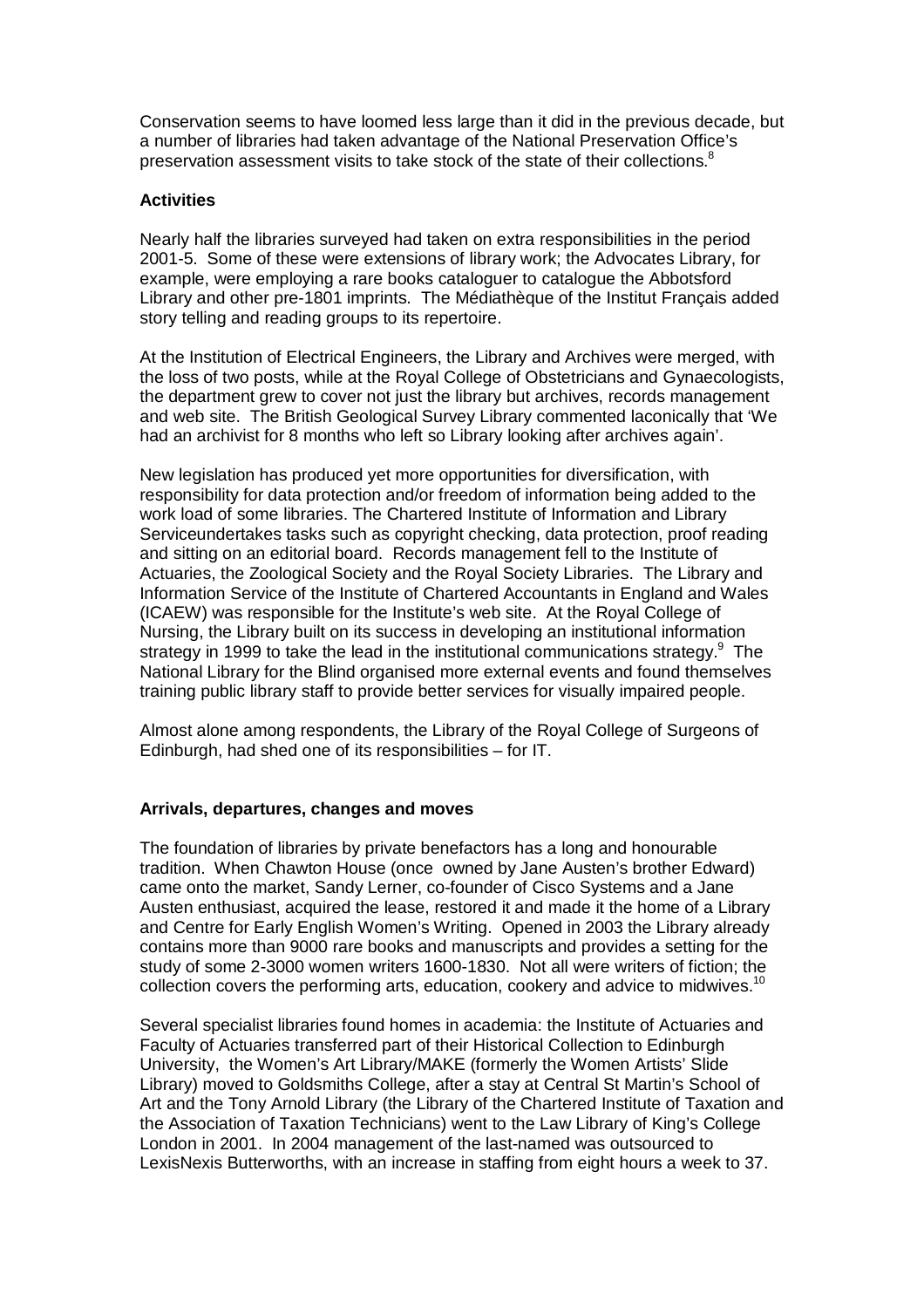The Library and Information Services of the Institute of Chartered Accountants had two changes of line management in the five year period.

Finally, after some two decades of indecision, several reports, assorted architects' plans and 'many meetings, epic in length and drama',<sup>11</sup> a permanent home was finally found for the Royal Institute of British Architects' magnificent Drawings Collection, which moved with its Manuscripts Collection to a new architecture gallery at the Victoria and Albert Museum.

The Royal Asiatic Society vacated its premises in 2005 and relocated to temporarily with the intention of moving to a new permanent home in Stephenson Way, NW1 in early 2006. The National Meteorological Library and Archive also moved, with its parent body, the Met Office, from Bracknell to Exeter in 2004. At the same time, staffing was reduced from 14 to 11 (nine in the Library and two in the Archive) and its budget decreased. The picture was not entirely negative, however. Extra funding was made available for digitization to enable the Library to occupy smaller premises after the move and the cost of some journals was transferred to other sections.

On 22 May 2003 the Dean and Chapter of York Minster announced the closure of the Minster Library 'for financial reasons'.<sup>12</sup> This provoked a flurry of protests and letters to The Times from, among others, the Bibliographical Society, the Association of British Theological and Philosophical Libraries, the Librarians' Christian Fellowship, the Historic Libraries Forum, and the Library History Group, Rare Books Group and Chief Executive of CILIP. CILIP Council members expressed their concern forthrightly 'Our intellectual and cultural heritage is not safe in the hands of the Church' stated Peter Harbord.<sup>13</sup> A month later on 23 June, bowing to the inevitable, the Dean and Chapter issued another statement. 'The Chapter recognizes that is has made an error of judgement. It got it wrong.<sup>14</sup> This unfortunate incident not only secured the future of the Minster Library but raised awareness, within CILIP and the Church of England, of the threats to other ecclesiastical libraries and led the Archbishop of Canterbury to commission a report on the central repositories of the Church of England.

Another major library that came under threat in the period was the Science Museum Library, faced with a substantial rent increase from the landlords, Imperial College. Disappointingly, the Chairman of the Museum Trustees sees the library as 'an expense too many, threatening the museum's core work'.<sup>15</sup> At the time of writing, funding had been given for another year, but its future is still uncertain.

#### **Collections**

Only a few of the libraries in the survey had made major acquisitions in the past five years. The Tony Arnold Library received material from the Inland Revenue's International Library, closed as part of the merger between the Inland Revenue and HM Customs and Excise. The British Geological Survey Library acquired a collection of published and unpublished material from a former Director of the Survey, Sir Kingsley Dunham while the Royal Society acquired three new collections of papers of former Fellows, Thomas, Christopher Longuet Higgins and Sir Nicholas Shackleton.

Chetham's Library used finance from the Heritage Lottery Fund to purchase the chained library founded by Humphrey Chetham for the parochial chapel of Gorton.<sup>16</sup> An anonymous donor helped the Lord Coutanches Library of the Société Jersiaise to purchase a large part of the late Ian Monins vast collection of Channel Islands books and ephemera, dispersed after his death.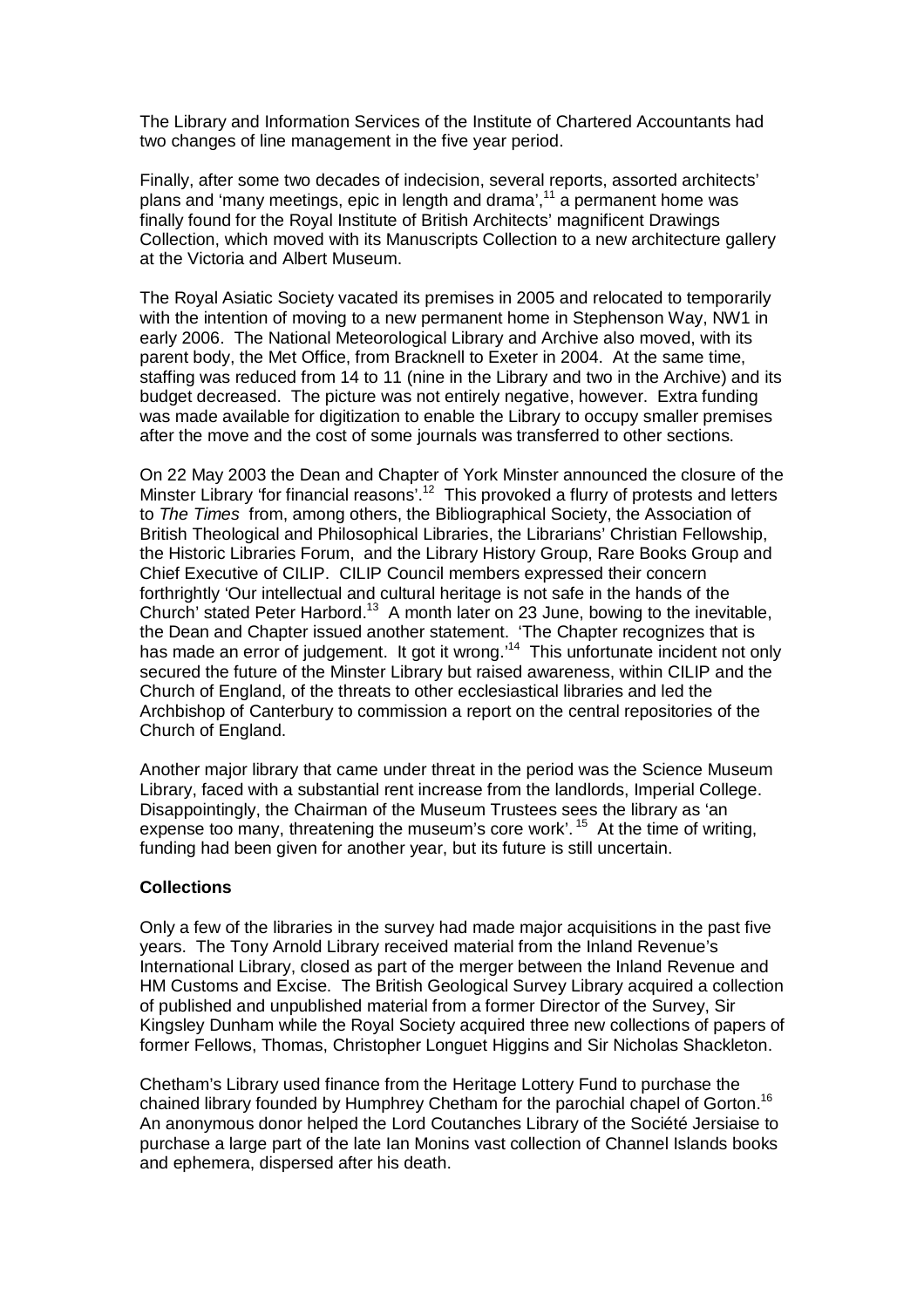## **Funding.**

Of those libraries in the survey, half reported that their spending had remained the same over the period 2001-2005, a third that it had gone down and a sixth had had an increase in their budgets. Professional libraries appeared to be the most likely to have above-inflation increases, to take account of ever-increasing journal prices, but a number of learned and professional libraries (e.g. Inner Temple) reported having to cancel subscriptions. At ICAEW and the Inner Temple spending on electronic resources increased, by 100% in the former case, while Lincoln's Inn Library received significant extra funding for electronic services without significant reduction in hard copy spending. The RCOG was another body which funded increases above inflation to safeguard its information provision and the Information Service of the Scottish Accountancy Trust for Education and Research had an increased budget in 2005.

The precarious nature of funding for independent libraries was illustrated by Chetham's Library which suffered a fall in income due to a poor return on its investments; the National Library for the Blind suffered a similar experience and had to cut budgets each year. At the same time, both libraries received project funding from external bodies, Chetham's a grant of £81,000 from the Heritage Lottery Fund for cataloguing the chained library at Gorton<sup>17</sup> and the NLB £16,520 from the DfEES and DCMS/Wolfson to transcribe 50 non-traditional history books<sup>18</sup>. Another hazard was reported by the Goethe-Institut Library, where funding for books was cut in favour of events – perhaps unsurprisingly this was one of the libraries which experienced a fall in use over the period. The Royal Asiatic Society was another to suffer budget cuts and a fall in use. The Royal Pharmaceutical Society of Great Britain (RPSGB) undertook a funding review exercise in 2001, as a result of which the library budget was significantly reduced.

 At the Royal Society, the Library's funding was reduced during a five-year period of refurbishment, and funding for some activities such as conservation and microfilming was not restored; however it had Heritage Lottery funding for two projects, including £43,000 for its web of science project<sup>19</sup> and a grant from the Andrew W Mellon Foundation for a third. Other beneficiaries of the Heritage Lottery Fund were the Institution of Mechanical Engineers, the Royal College of General Practitioners and the Royal Geographical Society, which received over £4 million for its 'Unlocking the Archives' project<sup>20</sup>.

The Geological Society Library was one of a number that took part in a HLF bid for the Access to Archives (A2A) project and also benefited from the Society's bicentenary appeal, which paid for a number of projects including retrospective cataloguing of the book collection to complete the online catalogue and for staff to work on a map catalogue project.

At the Royal Botanic Gardens Kew, the Library received increased funding for electronic resources, which it networks to the whole organisation. Grants from the Andrew W Mellon Foundation paid for digitization of rare books and for contributing digitized illustrations, text and other material to the African Plants Initiative and the Aluka Project, while private sponsors supported the conservation and conversion from bound volumes to fascicules of 218 volumes of  $19<sup>th</sup>$  and early  $20<sup>th</sup>$  century correspondence. The Zoological Society of London received support for art cataloguing from the Michael Marks Trust and from the Wolfson Trust for reading room refurbishment.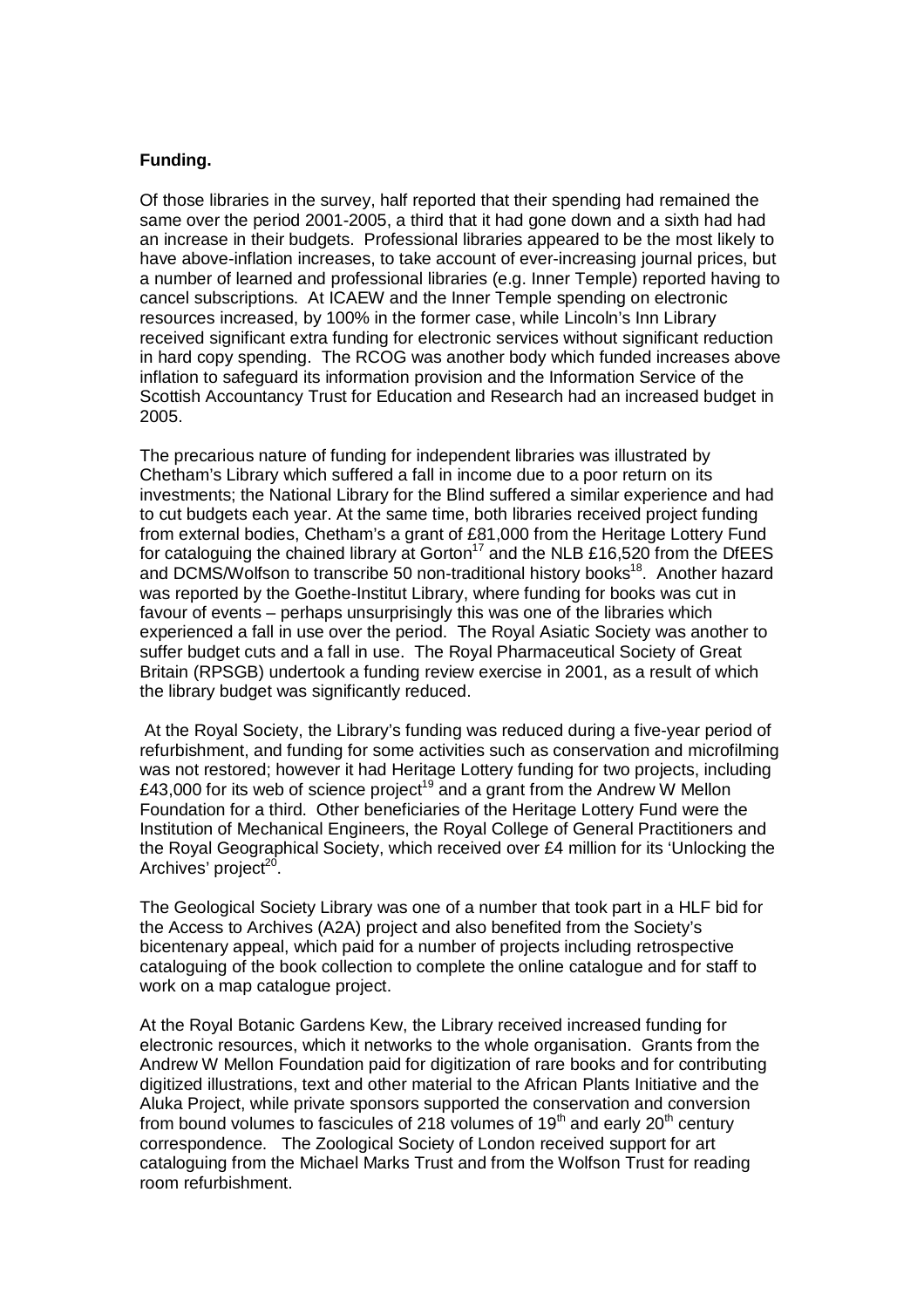Donations from the Friends of Lambeth Palace Library continued to provide a catalyst for other grants for purchases from bodies such as the Art  $Fund<sup>21</sup>$ . Another library reliant to some extent on private individuals is the Lord Coutanche Library of the Société Jersiaise, whose members are generous with donations and bequests, and an anonymous donor gave £10,000 to purchase items from an important local collection. The London Library appointed a full-time Fundraiser in 2004 to oversee a development appeal and membership promotion, and used its first-ever user survey to assist in its strategic planning.<sup>22</sup>

New sources of funding appeared at the beginning of the millennium; the New Opportunities Fund (NOF) offered grants for digitization<sup>23</sup>. Lambeth Palace Library received a grant of £75,000 for the digitization of the architectural plans in the papers of the Incorporated Church Building Society<sup>24</sup>, while the Commonwealth Institute was awarded £250,000 for its Commonwealth Learning Gateway. The Wellcome Trust with the British Library provided funding for the cataloguing of Research Resources in Medical History, from which the Royal College of Surgeons<sup>25</sup>, the Royal College of Physicians of Edinburgh and the Royal College of Nursing all received grants<sup>26</sup>. The success of the scheme (which was initially only for two years) led to its being extended for another two years $27$ .

The Wolfson Foundation supported the National Library for the Blind's 'A touch more' campaign to encourage visually impaired people to use local libraries $^{28}$ .

#### **Buildings**

In 2003 the new building for the Women's Library – a converted washhouse in Aldgate – was commended by the judges of the annual RIBA architecture Awards; who described it as 'a lovingly crafted work which has been carefully constructed and which is much appreciated by its users<sup>'29</sup>. In addition to storage and reading rooms it features a seminar room and exhibition area, where an early exhibition was, appropriately enough, on how laundry has changed from a Victorian profession to a modern obsession<sup>30</sup> The building project, which was partially funded by a £4.2m grant from the Heritage Lottery Fund<sup>31</sup>, was a flagship project for London Guildhall University and demonstrated the benefits for the collection of its academic setting.

Chatham House Library reported a reduction in space for the Library in 2005, with a further reduction planned for 2006. The London Library acquired another building adjacent to its St James's Square premises with a view to further expansion.

The Royal Society underwent major building works which necessitated moving some stock to a remote store. Remote storage at Wansdyke is now used for records management. The Society's Library also benefited from climate control in its Book Room and a large permanent exhibition area enabling a display of its varied collections. The Royal Society of Medicine also engaged in a major refurbishment to celebrate its  $200<sup>th</sup>$  birthday. The Library underwent a number of improvements, including, crucially, strengthening its floors to current standards, and the provision of suitable environments both for rare books and readers.<sup>32</sup> At the British Dental Association, during a major refurbishment and the multimedia room was turned into a Museum. A new Museum was also created at the Royal College of Obstetricians and Gynaecologists, with Heritage Lottery Funding, where library, archive and museum material can be displayed. At the Royal Academy of Arts a new muniment room for the archives was opened in 2002.<sup>33</sup>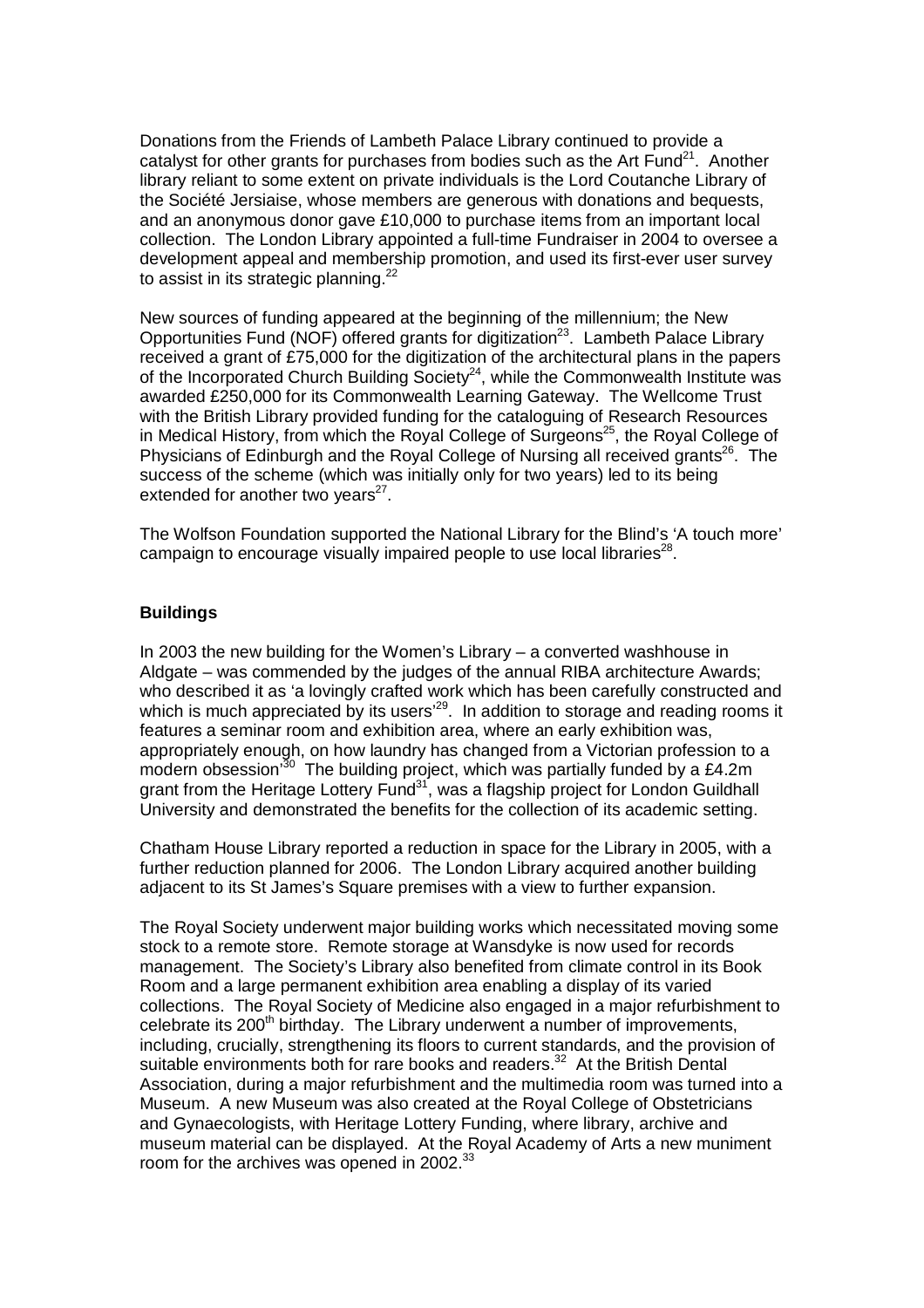The Members of the Royal College of Nursing (a trade union as well as a professional body) voted for an increase of 10% in subscriptions to cover a number of extra services; second on the list were improvements to information services. The Library was extended and refurbished. $34$ 

At the British Geological Survey, stock continued to grow and mobile shelving was installed in the strong room. The Geological Society Library also installed mobile shelving in a new monograph store in  $2002^{35}$  and a new periodical store in 2004, when separate rooms for storing maps and modern archives were also created<sup>36</sup>. As part of the major project funded by the Heritage Lottery Fund, three new archive strong rooms were created at the Royal Society of Arts. Lincoln's Inn Library also gained new strong rooms for rare books, archives and manuscripts, with mobile shelving, and replacement air conditioning and fire protection systems, as part of a major refurbishment of the building.

At the Inner Temple a comfort cooling system was installed. The Reading Room at the Institution of Electrical Engineers was refurbished in 2000, as was that of the Zoological Society of London, where works were also carried out to ensure compliance with the Disability Discrimination Act. At Lambeth Palace Library, an age-old tradition of making readers eat their lunch al fresco in the courtyard garden came to an end when a small tea room was created for them.

#### **Staff**

The number of staff employed in the libraries responding to the survey varied from one to 75; 14 libraries had two to five staff, and 10 had five to ten. There was no trend in staffing; equal numbers reported that staff numbers had risen, fallen, and remained the same in the period, and of those who employed volunteers, five had increased numbers, four had fewer, and three had remained at the same level. Two libraries that had not previously employed volunteers had started to do so, and another was considering it. One library mentioned a work experience trainee.

At the British Geological Survey, staff became involved in the Survey's overseas projects, and members of staff have been sent to work in Afghanistan and Mozambique. Closer to home, the Librarian of the Alpine Club was one of 11 librarians to win a Churchill Fellowship in 2001 – to visit major mountaineering libraries throughout Europe.<sup>37</sup>

# **Access and use**

The majority of respondents did not change their rules for access between 2001 and 2005. Those who did made small moves in the direction of wider access. The Chartered Institute of Marketing Information and Library Service, which had formerly charged a fee to non-members, abandoned this charge in 2003, when they considered becoming a charity; from January 2006 however the charges for nonmembers were to be re-instated. The Zoological Society Library dropped its previous nominal charges for non-members in 2005. At the Tony Arnold Library non-members were always admitted because of the specialist focus of the collection, but after its move to King's College, there was a greater emphasis on access for King's staff and students. Several professional bodies, whose libraries were previously open only to their own members and students widened access to include allied professionals and/or students; the Inner Temple now admits student members of other Inns of Court, while the ICAEW admits members of the Association of Corporate Treasurers by special arrangement and the Library of the RPSGB has a formal arrangement for pharmacy technicians. The Royal Society for the encouragement of Arts,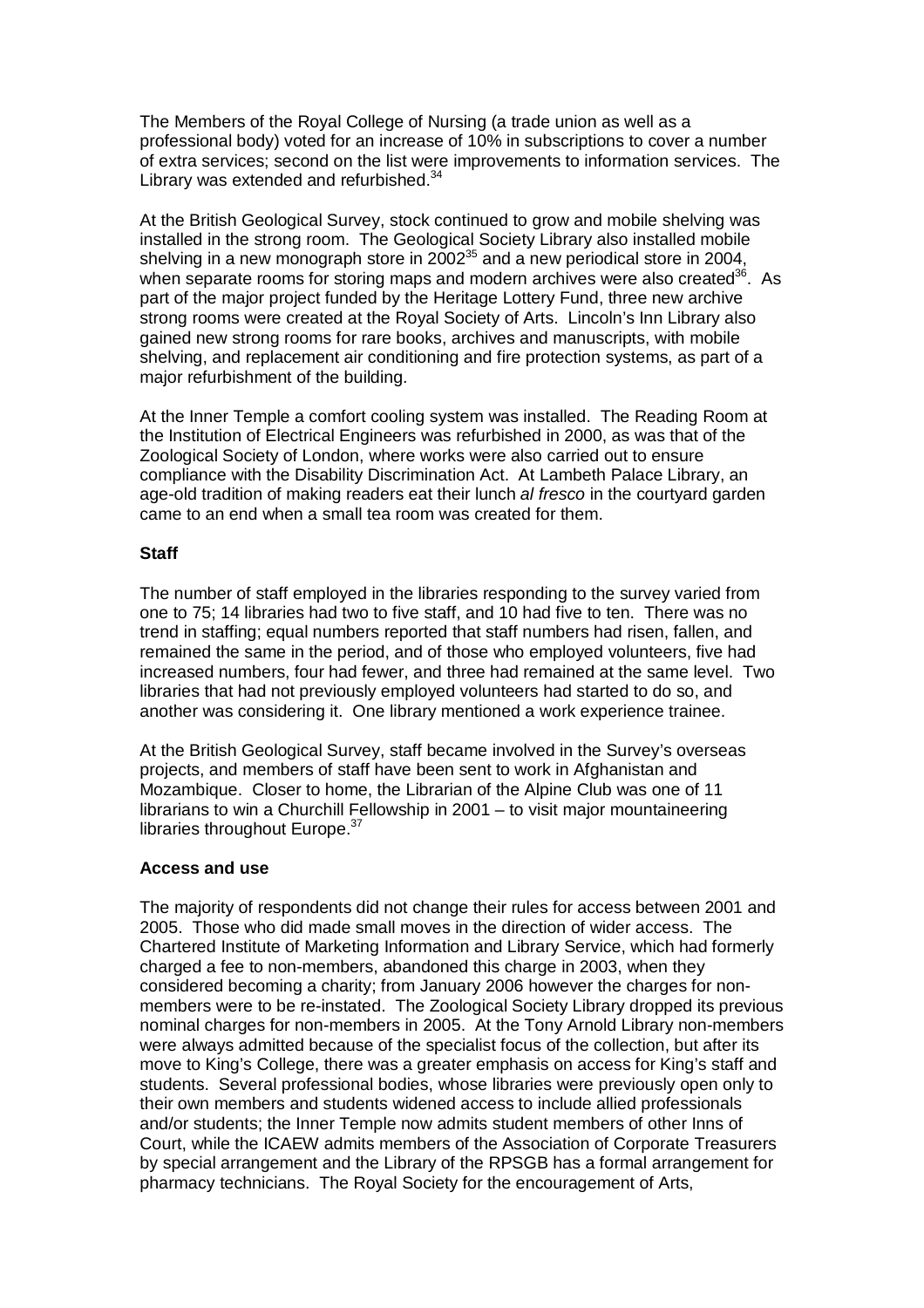Manufactures and Commerce admits non-Fellows only by appointment. The Médiathèque of the Institut Français widened access in a different way, by instituting a free mobile library (30-40 items at a time from their collections going to other libraries and institutions).

Nearly half the libraries in the survey reported that use had increased over the past five years, with only a sixth saying that it had gone down. Particular patterns of use suggest that in some cases electronic access can be a substitute for personal visits and enquiries, but in other cases making some information available electronically whets the appetite of potential visitors. The Royal Society found that registered users had nearly doubled between 2000/1 and 2004/5 from 948 to 1635 and enquiries had increased over the same period from 3372 to 4538. The Library and Archives of the Royal Botanic Gardens Kew had an even higher rate of increase, from approximately 1500 in 2000/1 to 2675 in 2004/5. The RPSGB Library on the other hand found that while more users accessed their services, enquiries were beginning to fall. The Institution of Electrical Engineers also found that the number of loans, enquiries and photocopy requests had fallen but the introduction of electronic content services had brought in new users.

The Institute of Chartered Accountants reported a fall in enquiries, owing to a concerted effort to deliver information over the web, while the Chartered Institute of Marketing saw a fall in visitors, attributed to shorter opening hours. The British Geological Survey also noted that fewer visits by BGS staff were offset by increased use of electronic access, and that external use remained the same. The Geological Society Library had experienced a fall in visitors but an increase in enquiries, and those enquiries tended to be more complex and require more in depth research. It also experienced tension between the needs of individual Fellows and the large, often multinational, firms which had the status of Corporate Affiliates<sup>38</sup>. Solving this problem was particularly important, given that Fellows saw the Library as one of the major benefits of membership. The National Library for the Blind, SATER and the London Library all reported a fall in use, starting to rise again, in the NLB's case because of the introduction of giant print books.

#### **Catalogues**

In the survey libraries were asked whether they had a computerized catalogue and if so, whether it was online. Only three out of thirty answered 'no' to the first part of the question; Westminster Abbey reported that they were hampered by systems difficulties. Many qualified their reply – 'Still retroconversion work to do' said the Advocates Library, a sentiment echoed by others. Some had contributed catalogue records to joint projects, notably the consortium of scientific libraries which contributed to the Access to Archives (A2A) project and comprised the libraries of the Geological Society, the Natural History Museum, the Royal Society, and the Institutions of Civil and of Mechanical Engineers

Cataloguing and classification can be a special problem for learned and professional libraries, which may require greater depth than a conventional academic or public library, or simply have material that is hard to catalogue. The Society for Cooperation in Russian and Soviet Studies admits that not all its varied resources are catalogued and, perhaps uniquely in the UK, uses the classification system of the Lenin Library.<sup>39</sup> The Northern Ireland Political Collection of Belfast's Linen Hall Library has among its 250,000 items 'badges, calendars, Christmas cards and defaced coins, not to mention baby's [sic] bibs, bullets, political lollipops and jam …'. <sup>40</sup> Their unique collection of posters was catalogued on a CD-ROM, with a brief commentary on each, in order to produce which staff had to track down and interview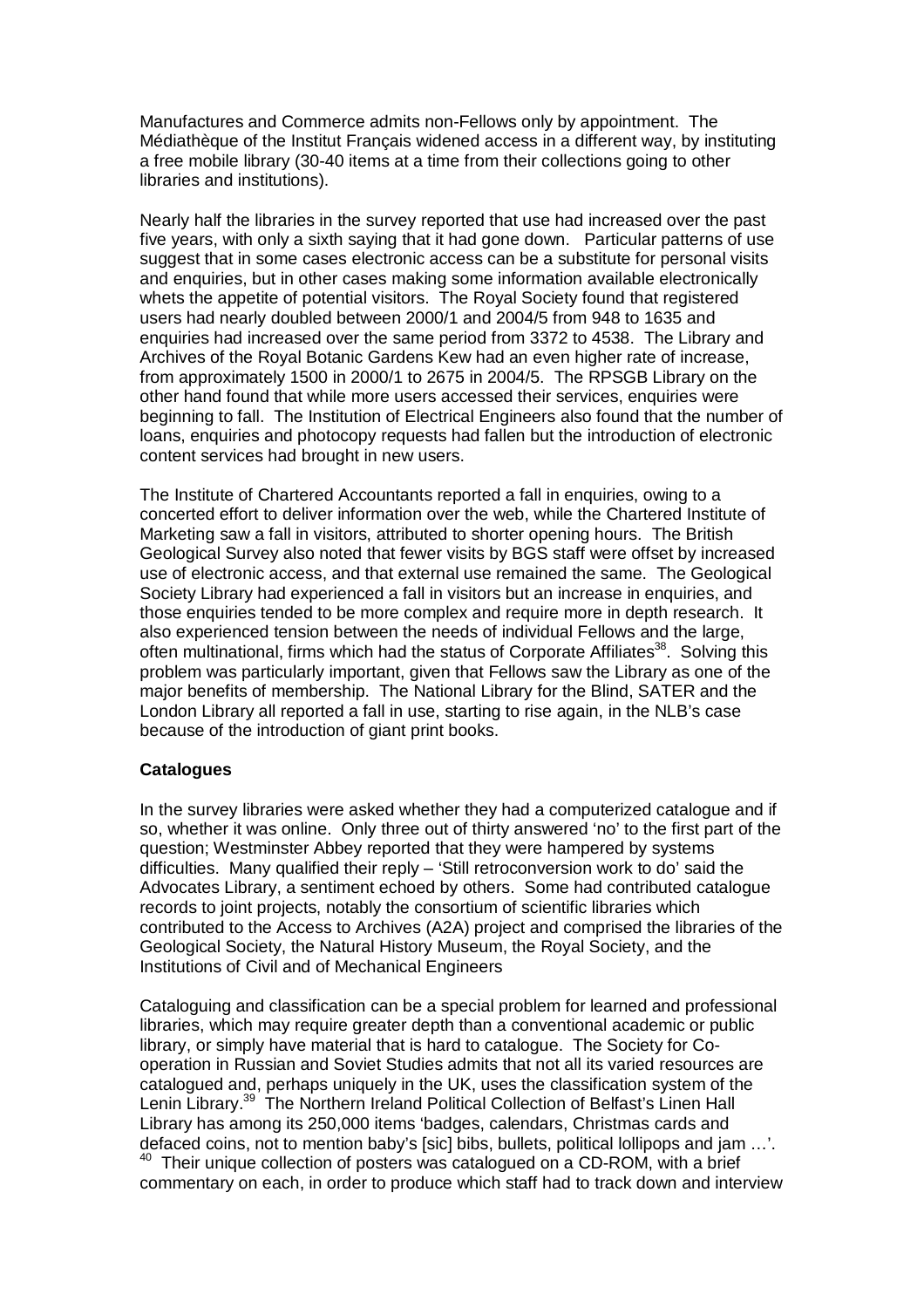key poster designers from all sides of the political divide. Collections such as these have their own unique problems, such as thesauri ('do you use "murders" with its judgemental and often disputed connotations, or do you use "deaths"?' mused John  $Gray<sup>41</sup>$ ) and the possible reaction of users; much of the Wiener Library's stock – ranging from anti-Semitic children's books to 1200 eyewitness accounts of Holocaust survivors – is distasteful, distressing or shocking. $42$ 

2003 saw the publication of the final volume of the Royal Institute of British Architects' catalogue of early imprints<sup>43</sup>, the end result of 30 years' work by half a dozen curators. Far more than a conventional library catalogue, it contains exhaustive descriptions of each graphic element in every book and a very detailed descriptive bibliography<sup>44</sup>. The  $4205$  works (described in 3250 pages) include dozens of different editions of major architectural writers such as Vitruvius and Palladio. It seems improbable that works on such a scale will be printed in the future.

At Westminster Abbey Library (surely one of the oldest in the country) the Librarian compiled a bibliography of 3394 books and articles about the Abbey published in the past 425 years.<sup>45</sup>

#### **Services**

It is frequently quite difficult to distinguish between learned society and professional libraries, since many organisations combine both functions. However, in the introduction of electronic services a distinction appeared, although it was not entirely clear cut. Most professional institutes offered their members online access to electronic journals and databases by 2005, while learned society libraries tended to concentrate on making their own resources available to a wider public. Independent libraries appeared to be little affected by the online revolution.

The Advocates Library introduced online and other electronic services and the Royal Botanic Gardens Kew online journals and abstracts. The latter also planned its digital strategy to make available its superb collections of botanical illustrations. $46$ The Tony Arnold Library installed a pc for users with online databases and CD-ROMs and intends in the longer term to move from print to electronic resources for the benefit of their members outside London. The Geological Society Library offered access to over 100 e-journals, and also provided internet and email access for visitors from 2002, and wifi access in 2005. It was one of a number of libraries which also began to put additional information on its web site, including lists of presidents, medallists and obituaries. The Inner Temple added word processing facilities to email and online database access for its members. The IEE offered access to ebooks as well as e-journals. The British Geological Survey introduced online circulation and reservations, access to e-journals and abstracting services, and made their own publications available in electronic format to the Survey staff.

The RPSGB Library offered online access to staff and walk-in users with a view to extending this to members off site. It also systematically automated its procedures and started selling the Society's publications. The Institute of Physics made all its journals available electronically.<sup>47</sup> The |national Library for the Blind piloted Daisy books, CDs containing both text and audio, which are navigable.

The Goethe-Institut introduced new online services for A-Level students and others, the Working Class Movement Library also produced schools packs, including a CD, The children of the Industrial Revolution, and the Royal Society Library collaborated on an AS level in the History of Science and with ALM London and others on educational resources for secondary schools.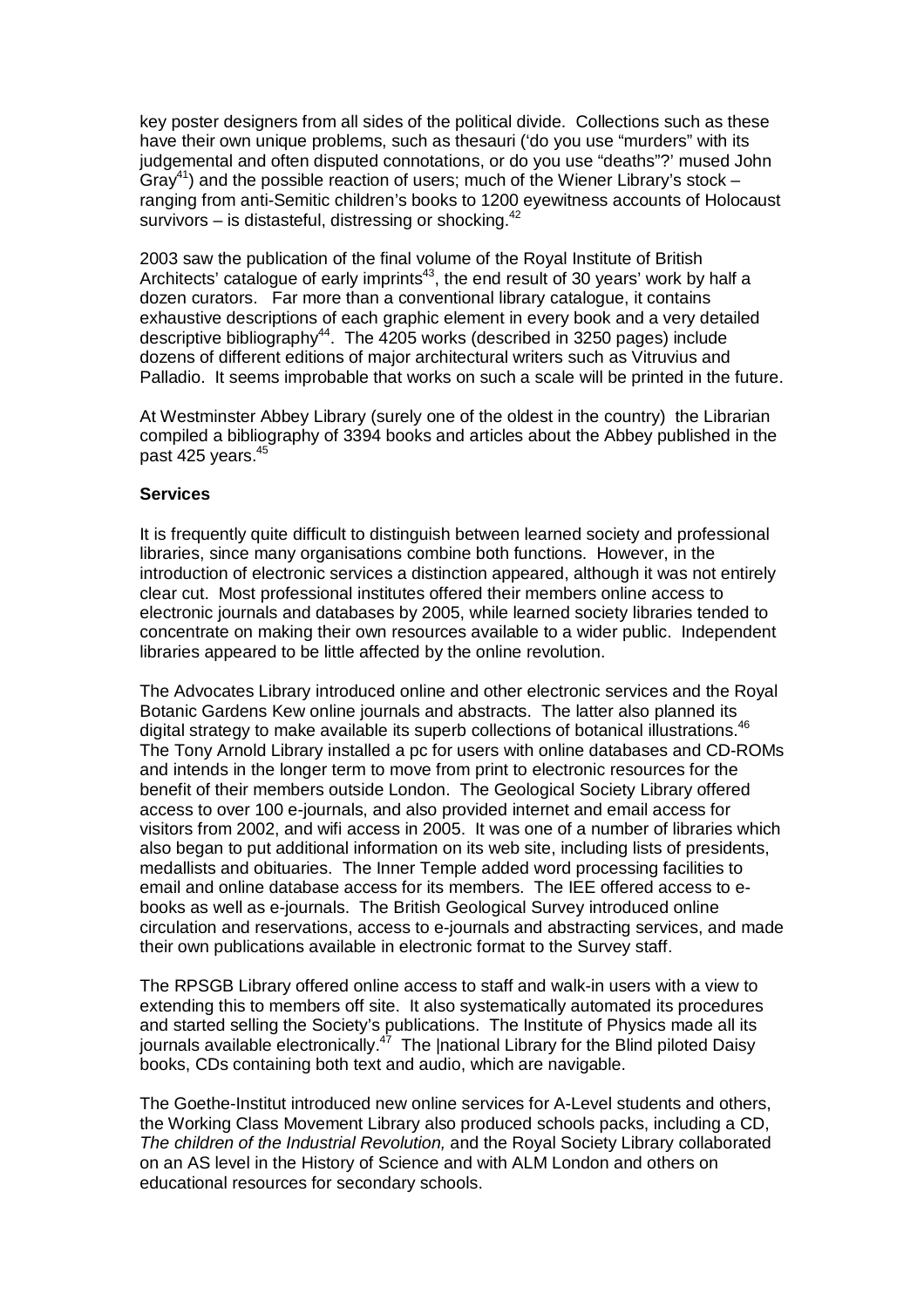The Wellcome Library for the History and Understanding of Medicine catalogued and digitized its vast collection of images covering all aspects of medical history,  $48$  and found that its web site<sup>49</sup> got 2500 hits a day. It also created a portal, MedHist, which forms part of the Biome hub of the Resource Discovery Network.<sup>50</sup> Following the report on ecclesiastical repositories mentioned above, a portal was created for Lambeth palace Library, the Church of England Record Centre and all the cathedral libraries and archives.<sup>4</sup>

The National Maritime Museum took the lead in a programme to provide resource sand events on the history of slavery<sup>52</sup> and, as the owners of 'the world's most comprehensive maritime collection', created E Library  $@$  the Caird Library.<sup>53</sup> This venture, coupled with making the building more welcoming, was a 'key element in [their] strategy to widen access for "lifelong learners", according to the Museum Director. Visitors increased from 400 in April 2002 to 2000 in April 2003.<sup>54</sup> another innovative web site, the Royal College of Physicians of Edinburgh's James Lind Library,<sup>55</sup> was named as one of the top five sites for those seeking information on science and technology by scientificamerican.com.<sup>56</sup>

Not all service were electronic, even in the twenty-first century. The Royal College of Obstetricians and Gynaecologists Library offered teaching workshops as well as online services. The Royal Society of Arts Library also started freepost borrowing. Lincoln's Inn started Saturday opening in 2004, in conjunction with the other Inns of Court libraries. The NLB started a giant print service for children and established a small audio collection, as well as providing more electronic services.

The Chartered Institute of Marketing found that changes to the Copyright law had the effect of killing off the desk research service. At Chatham House library, with falling budgets and staff numbers, lists of new acquisitions were no longer produced. ICAEW withdrew its Historic Share price Service in 2003 although like many other professional libraries it offered electronic access to databases and to full text journals.

#### **Collaboration**

'These learned and professional libraries are often not very well known and their profile is low', wrote Nigel Lees in 2000, 'If you laid [them] end to end what would you have? The answer, I suspect, is a resource of such richness and magnitude that it would rival the British Library's collection.<sup>'57</sup> He went on to urge these libraries to collaborate more among themselves to make this distributed resource better known and more easily available. Some progress was made in this direction; medical and allied libraries formed the Consortium of Health Information Libraries in London (CHILL), legal libraries formed the Bar Librarians' Group, while a number of learned society libraries formed their own group.

Others joined existing associations; by 2005, the M25 Consortium of Academic Libraries (originally a grouping of University of London libraries) had broadened its remit to include not only university libraries from as far afield as Canterbury, Brighton and Hatfield, but had also stretched out a welcoming hand to a number of learned libraries, including the Wellcome Trust Library, the Wiener Library, the Royal Society of Chemistry, and the British Library for Development Studies. The Association of Independent Libraries had expanded to include 28 subscription and other libraries. Two long-standing groups are the Cathedral Libraries and Archives Association and/or Association of British Theological and Philosophical Libraries.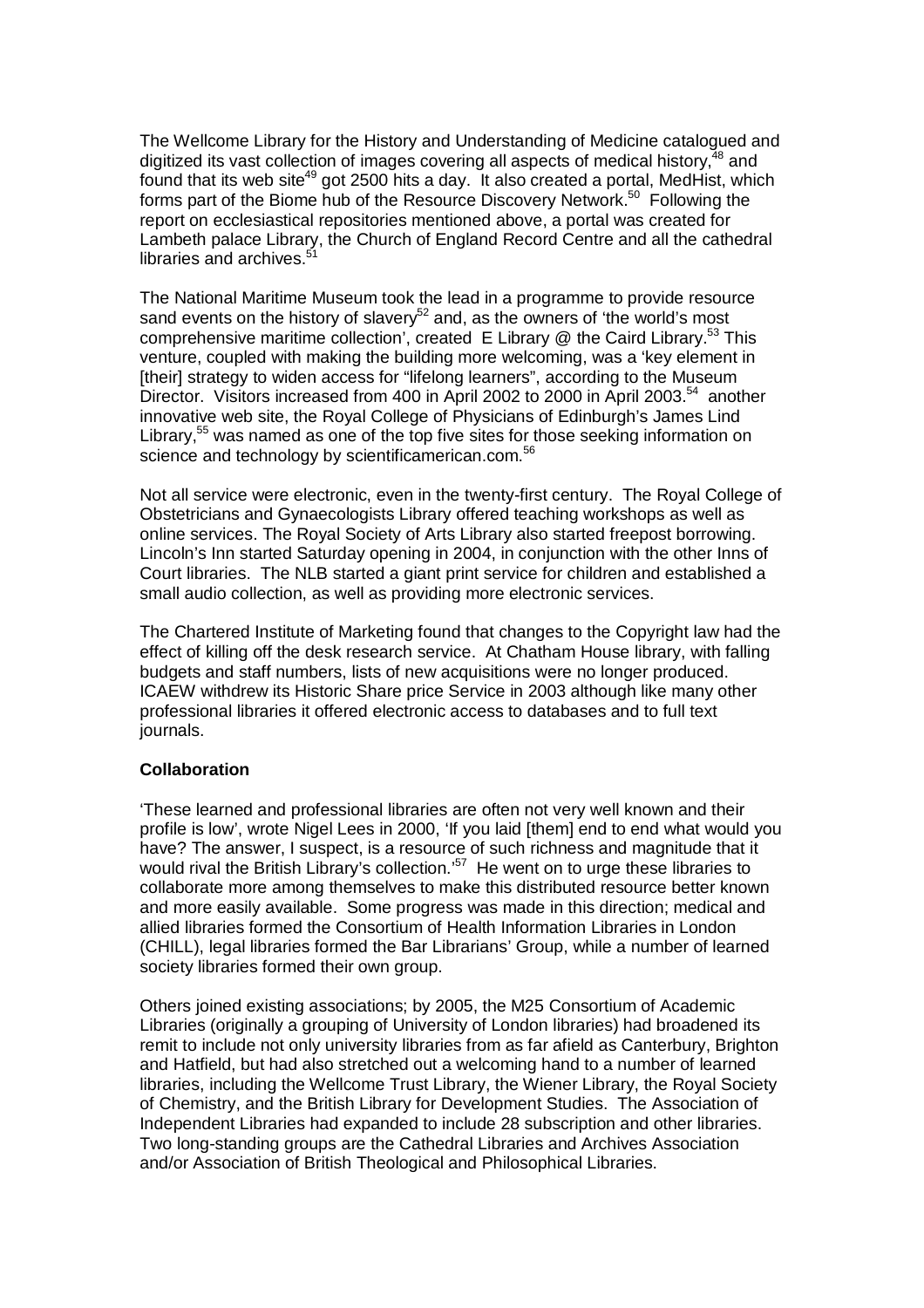Informal networks were also set up for particular purposes; as a result of the new Copyright Act, the Geological Society Library brought together a working group o0f learned and professional libraries to negotiate with the Copyright Licensing Agency for a licence designed for membership organisations. The Linnean Society Library is part of the Linnaeus Link project, which is building a web based union catalogue of all the works of Linnaeus, while the Royal Society is part of a 'Culturegrid' bid to the EU for a data mining project and works in close association with the Newton Project and Centre for Early Letters and Literature.

On a practical level, the libraries of Westminster Abbey, Lambeth palace Library and the Church of England Record Centre established a conservation consortium. In 2005 the Research Information Network was set up as successor to the Research support Libraries Programme, with part of its remit to make contact with all libraries supporting research from whatever sector. It is to be hoped that this might start to bridge the divide between academic and learned and professional libraries.

## Designation

Many learned and professional libraries are outstanding in their field and this fact was formally recognised at the end of 2005, when the MLA announced the first library collections designated as being of 'outstanding national and international importance'. Among the 38 designated collections were those of the Britten-Pears Foundation, Lambeth Palace Library, the Royal Institute of British Architects, the geographical collections of the Royal Geographical Society and British Institute of Geographers, the Wellcome Trust Library, and the collections on Shakespeare's life and times and the performance and study of his works held by the Shakespeare Birthplace Trust and Royal Shakespeare Company.<sup>58</sup>

# **Conclusion**

 $\overline{a}$ 

The image of the librarian (and particularly those of small, specialized libraries) tends to be one of a retiring creature, at home only with musty tomes. I hope that this brief survey shows that in fact the staff of learned and professional libraries are a lively, multi-talented and innovative group, introducing new services and responding to the needs of their members and the wider community. They are, above all, co-operative and helpful. My thanks to those who have contributed so much information (more than I could possibly use) to this chapter.

<sup>&</sup>lt;sup>1</sup> Peter Hoey, 'Learned, professional and other independent libraries' in British Librarianship and information work 1985-1990. ed David W Bromley, Angela M Allott. London: Library Association, 1993, vol. 2, 10-26

<sup>&</sup>lt;sup>2</sup> Mary Nixon, 'Learned, professional and independent libraries' in *British Librarianship and* Information work 1991-2000. ed. John Bowman.

<sup>3</sup> '300 years of lending' Library Association Record **103** (10), 2001, 579

 $4$  Geoffrey Forster, A very good public library: early years of the Leeds Library. Wylam: Allenholme Press for the History of the Book Trade in the North, 2001

<sup>5</sup> Geoffrey Davenport, Ian MCDonald and Caroline Gibbons-Moss, The Royal College of Physicians and its Collections: an illustrated history. London: James & James, 2001

<sup>6</sup> Ann Chapman, 'Collection descriptions: state of play', Library and Information Update **4** (4), 2005, 35-7

<sup>7</sup> Alice Prochaska 'Librarians as curators', Library Association Record **103** (9), 2001, 546-7

<sup>&</sup>lt;sup>8</sup> Alison Walker, 'Preservation: the future of collections', Library and Information Update 5 (4), 2006, 24

<sup>9</sup> Jackie Lord 'Information to communication' Library and Information Update **2** (12), 2003, 37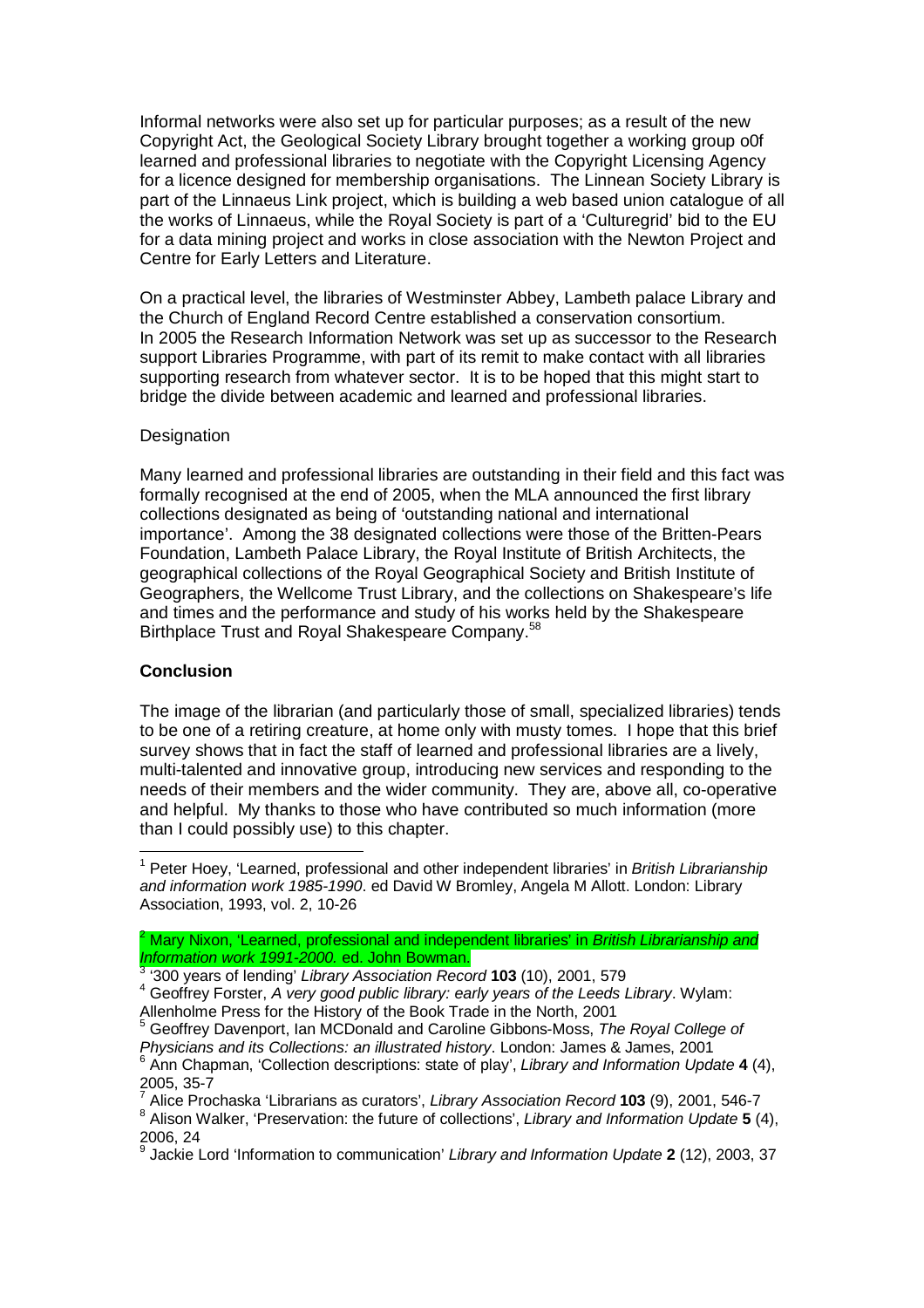<sup>10</sup> Helen Scott 'Jane Austen's text in context', Library and Information Update **3** (3), 2004, 28-

<sup>15</sup> 'DCMS cash buys one-year respite for Science Museum', Library and Information Update **4**  $(5)$ , 2005, 11

<sup>16</sup> Fergus Wilde 'Chetham's Library Manchester', The Local Historian **33** (4), 2003

<sup>17</sup> Heritage Lottery Fund, Annual report and accounts. London: National Heritage Memorial Fund, 2001

<sup>18</sup> 'It's all history', Library Association Record **103** (1), 2001, 5

 $\overline{a}$ 

<sup>19</sup> Heritage Lottery Fund, Annual report and accounts. London: National Heritage Memorial Fund, 2002

<sup>20</sup> Heritage Lottery Fund, Annual report and accounts. London: National Heritage Memorial Fund, 2001

<sup>21</sup> Lambeth Palace Library, Annual Report of the Friends of Lambeth Palace Library. London: Lambeth Palace Library, 2000-2004

<sup>22</sup> Alison Sproston 'Temple of serendipity', Library and Information Update **3** (3), 2004, 40-41 <sup>23</sup> '£50m bonanza for digital content', Library Association Record **103** (8), 2001, 451

<sup>24</sup> www.**churchplansonline**.org [accessed 15/06/06]

<sup>25</sup> [News item], Library Association Record **104** (3), 2002, 136

<sup>26</sup> 'More medical marvels', Library and Information Update **1** (4), 2002, 16

<sup>27</sup> 'Medical history', Library and Information Update **1** (6), 2002, 8

<sup>28</sup> '£2m boost from Wolfson', Library Association Record **103** (9), 2001, 519

<sup>29</sup> 'Women's Library wins RIBA prize', Library and Information Update **2** (8), 2003, 11

<sup>30</sup> 'Wash on at the Women's Library', Library and Information Update **1** (7), 2002, 3

<sup>31</sup> Antonia Byatt 'The Women's Library', Library and Information Update **1** (2), 2002, 44-45

<sup>32</sup> Ian Snowley 'Building for the future', Library and Information Update **4** (3), 2005, 28-31

<sup>33</sup> Mark Pomeroy, 'The archives of the Royal Academy of Arts', Art Libraries Journal **30** (1), 2005, 5-9

<sup>34</sup> Elspeth Hyams, 'Nursing the evidence' Library Association Record **103** (12), 2001, 747-9

35 Geological Society Library Annual Report, 2002

<sup>36</sup> Geological Society Library Annual Report, 2004

<sup>37</sup> 'Have Churchill will travel', Library Association Record **103** (4), 2001, 198

<sup>38</sup> P Sandford 'Serving members of the Geological Society of London', Library and Information Briefings (101), 2001, 1-9

<sup>39</sup> Jane Rosen 'The SCR Library: from Bloomsbury to Brixton', Focus on International and Comparative Librarianship **32** (2), 2001, 51-6

<sup>40</sup> John Gray 'The Northern Ireland Political Collection at the Linen Hall Library: a unique collection and its cataloguing and indexing needs', Indexer **22** (4), 2001, 175-7 <sup>41</sup> ibid

42 Colin Clarke 'The history library with its own history', German Studies Library Group Newsletter (30), 2001, 1-8

 $43$  Early printed books 1478-1840: catalogue of the British Architectural Library Early Imprints Collection. Munich: Saur, 1994-2003

<sup>44</sup> Paul W Nash 'Cataloguing rare books at the Royal Institute of British Architects', Refer **19**  $(3)$ , 2003, 7-11

<sup>45</sup> Tony Trowles, ed, **A Bibliography of Westminster Abbey: A Guide to the Literature of Westminster Abbey, Westminster School and St. Margaret's Church Published Between 1571 and 2000. Woodbridge: Boydell & Brewer, 2005**

<sup>46</sup> Marilyn Ward, John flangan, 'Portraying plants: illustrations collections at the Royal Botanic Gardens Kew', Art Libraries Journal **28** (2), 2003, 22-8

<sup>47</sup> '500 years of physics', Library and Information Update **2** (5), 2003, 10

<sup>48</sup> http://medphoto.wellcome.ac.uk/ [accessed 15/06/06]

<sup>49</sup> www.library.wellcome.ac.uk

<sup>31</sup>  <sup>11</sup> Mark Haworth Booth and Michael Snodin 'Architecture for all: the Royal Institute of British Architects and the Victoria and Albert Museum' Art Libraries Journal **26** (2), 2001, 5-8 <sup>12</sup> 'York Minster' Library and Information Update **2** (7), 2003, 11 <sup>13</sup> 'Council's York resolution', Library and Information Update **2** (8), 2003, 25 <sup>14</sup> 'York Minster Library', Bulletin of the Association of British Theological and Philosophical Libraries **10** (3), 2003, 25